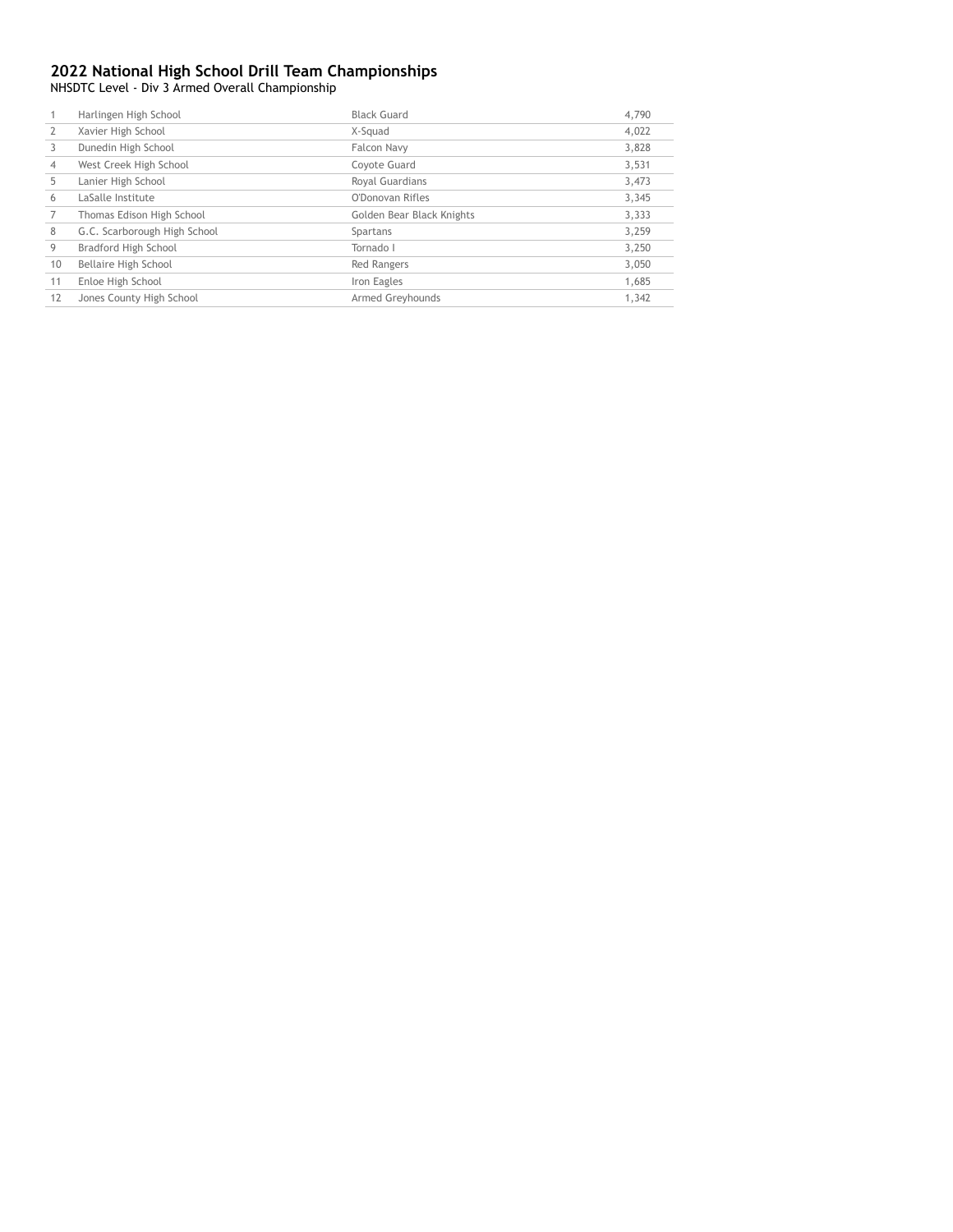NHSDTC Level - Div 3 Armed Inspection

|                | Harlingen High School        | <b>Black Guard</b>        | 824 |
|----------------|------------------------------|---------------------------|-----|
|                | West Creek High School       | Coyote Guard              | 796 |
|                | Xavier High School           | X-Squad                   | 746 |
| $\overline{4}$ | Dunedin High School          | Falcon Navy               | 666 |
|                | Bradford High School         | Tornado I                 | 577 |
| 6              | G.C. Scarborough High School | Spartans                  | 576 |
|                | Thomas Edison High School    | Golden Bear Black Knights | 556 |
| 8              | Lanier High School           | Royal Guardians           | 530 |
| 9              | Bellaire High School         | <b>Red Rangers</b>        | 514 |
| 10             | LaSalle Institute            | O'Donovan Rifles          | 441 |
|                |                              |                           |     |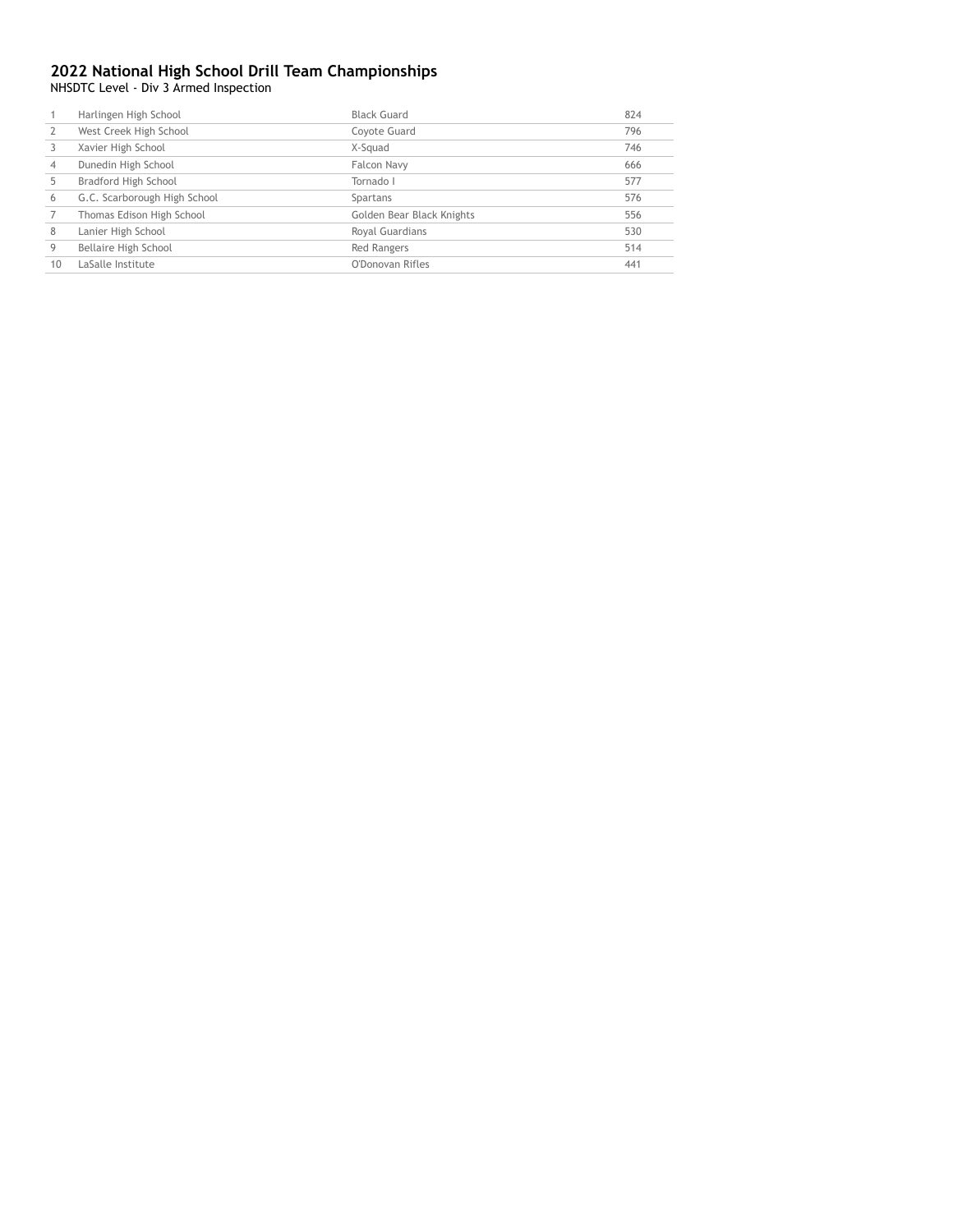NHSDTC Level - Div 3 Armed Regulation

|    | West Creek High School       | Coyote Guard (Bradyn Vest)                   | 1454    |
|----|------------------------------|----------------------------------------------|---------|
|    | Harlingen High School        | Black Guard (Luis DeLara)                    | 1442    |
|    | Dunedin High School          | Falcon Navy (Joshua Hamilton)                | 1317    |
|    | Xavier High School           | X-Squad (CADET                               | 1255    |
|    | Bradford High School         | Tornado I (Tyler Shaffer)                    | 1179    |
| 6  | Lanier High School           | Royal Guardians (Patricia Hernandez)         | 1140(1) |
|    | G.C. Scarborough High School | Spartans (Julian Garcia)                     | 1140(2) |
| 8  | Thomas Edison High School    | Golden Bear Black Knights (Gabriel St. John) | 1114    |
| 9  | LaSalle Institute            | O'Donovan Rifles (Christian Rainis)          | 1080    |
| 10 | Bellaire High School         | Red Rangers (Madison Collins)                | 1056    |
| 11 | Jones County High School     | Armed Greyhounds (Isaiah Denis)              | 509     |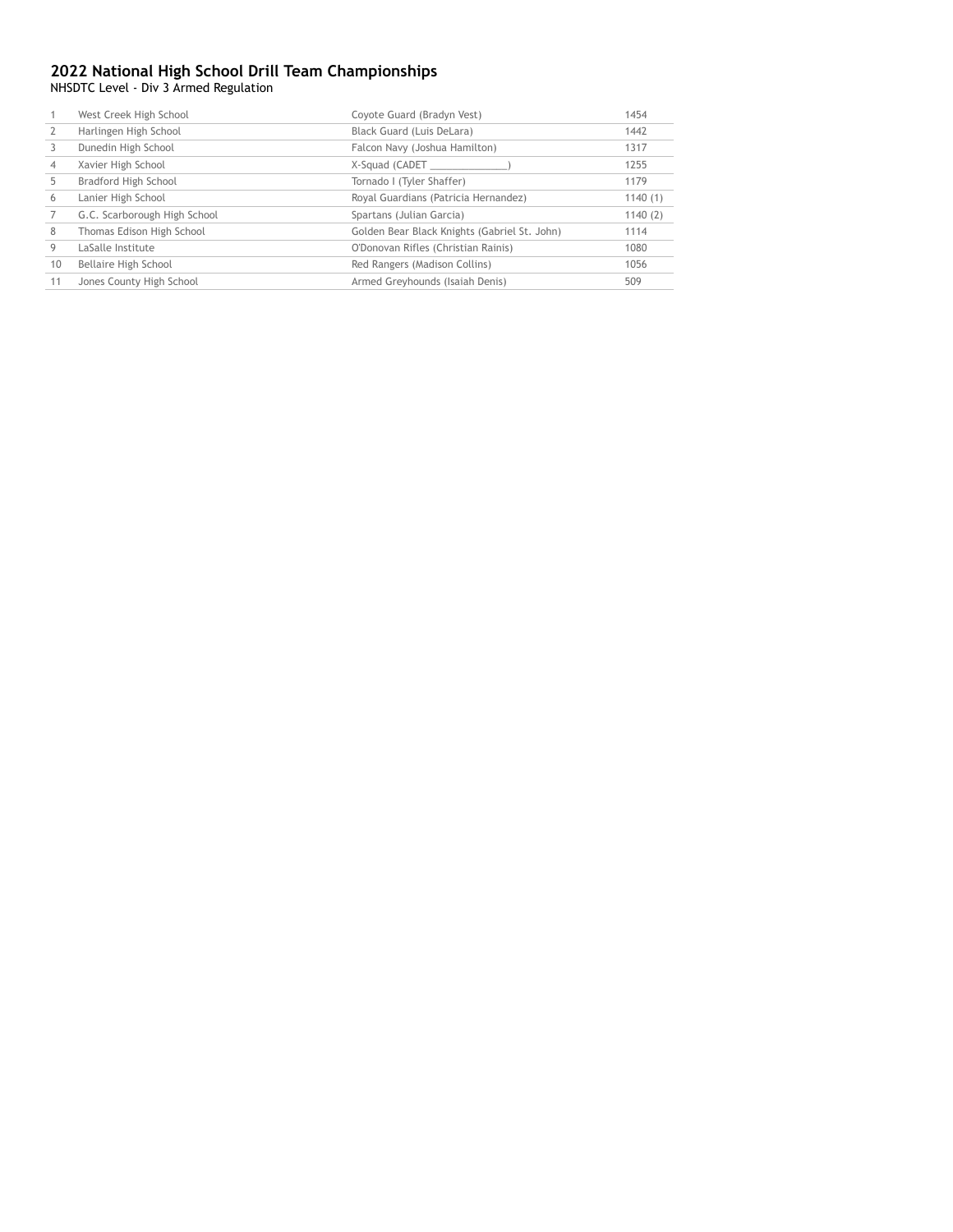NHSDTC Level - Div 3 Armed Commander Trophy

|    | West Creek High School       | Coyote Guard -- Cadet Bradyn Vest                   | 373    |
|----|------------------------------|-----------------------------------------------------|--------|
|    | Harlingen High School        | Black Guard -- Cadet Luis DeLara                    | 370    |
|    | Dunedin High School          | Falcon Navy -- Cadet Joshua Hamilton                | 360    |
|    | Xavier High School           | X-Squad -- Cadet CADET                              | 341    |
|    | Lanier High School           | Royal Guardians -- Cadet Patricia Hernandez         | 324    |
| 6  | Bradford High School         | Tornado I -- Cadet Tyler Shaffer                    | 313    |
|    | G.C. Scarborough High School | Spartans -- Cadet Julian Garcia                     | 307(1) |
| 8  | LaSalle Institute            | O'Donovan Rifles -- Cadet Christian Rainis          | 307(2) |
| 9  | Thomas Edison High School    | Golden Bear Black Knights -- Cadet Gabriel St. John | 305    |
| 10 | Bellaire High School         | Red Rangers -- Cadet Madison Collins                | 288    |
| 11 | Jones County High School     | Armed Greyhounds -- Cadet Isaiah Denis              | 221    |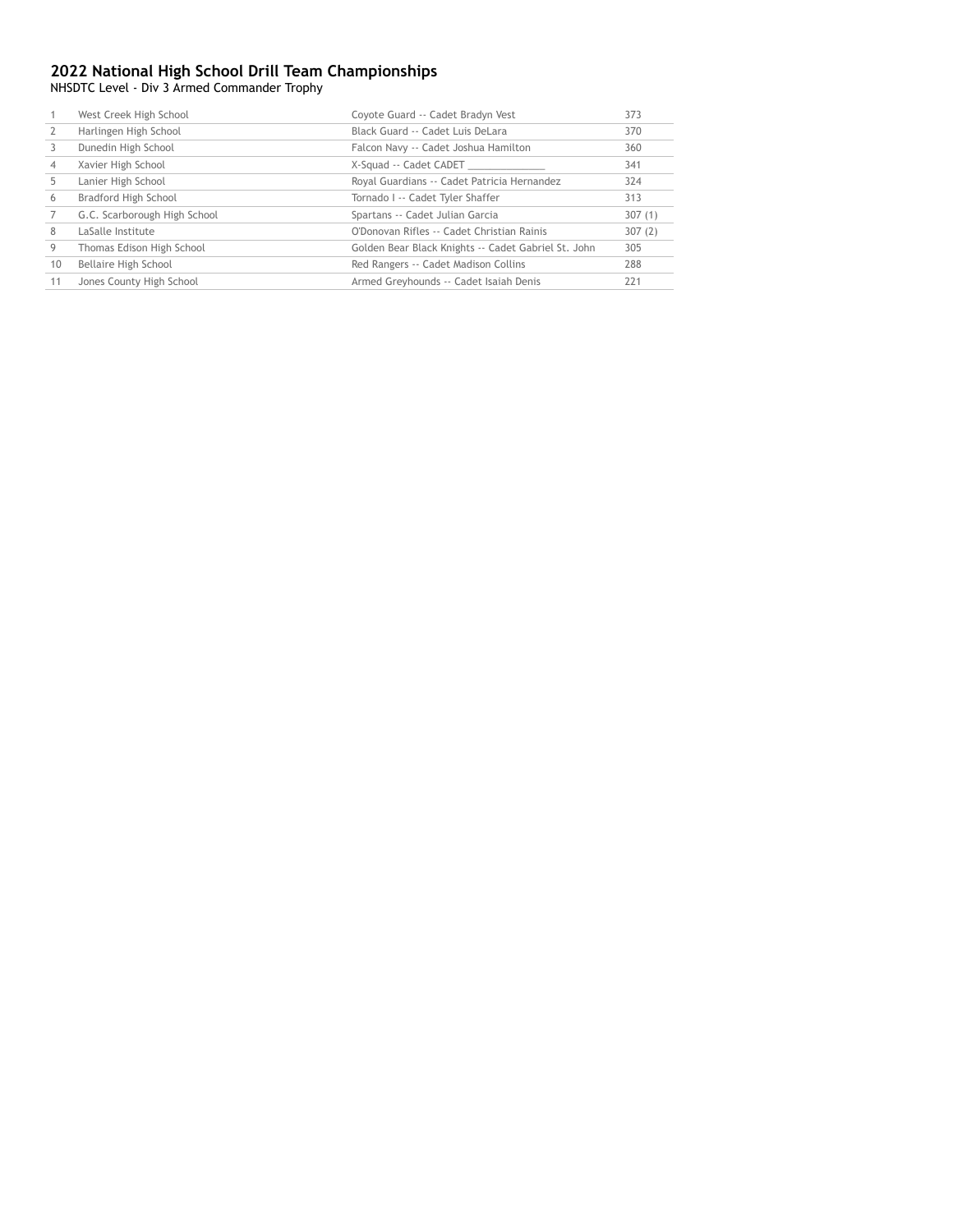NHSDTC Level - Div 3 Armed Color Guard

|    | Harlingen High School        | <b>Black Guard</b>        | 1040 |
|----|------------------------------|---------------------------|------|
|    | West Creek High School       | Coyote Guard              | 1016 |
|    | Enloe High School            | Iron Eagles               | 986  |
| 4  | Thomas Edison High School    | Golden Bear Black Knights | 981  |
|    | LaSalle Institute            | O'Donovan Rifles          | 978  |
| 6  | Bellaire High School         | <b>Red Rangers</b>        | 957  |
|    | Dunedin High School          | Falcon Navy               | 910  |
| 8  | Xavier High School           | X-Squad                   | 899  |
| 9  | G.C. Scarborough High School | Spartans                  | 864  |
| 10 | Lanier High School           | Royal Guardians           | 856  |
| 11 | Bradford High School         | Tornado I                 | 831  |
| 12 | Jones County High School     | Armed Greyhounds          | 799  |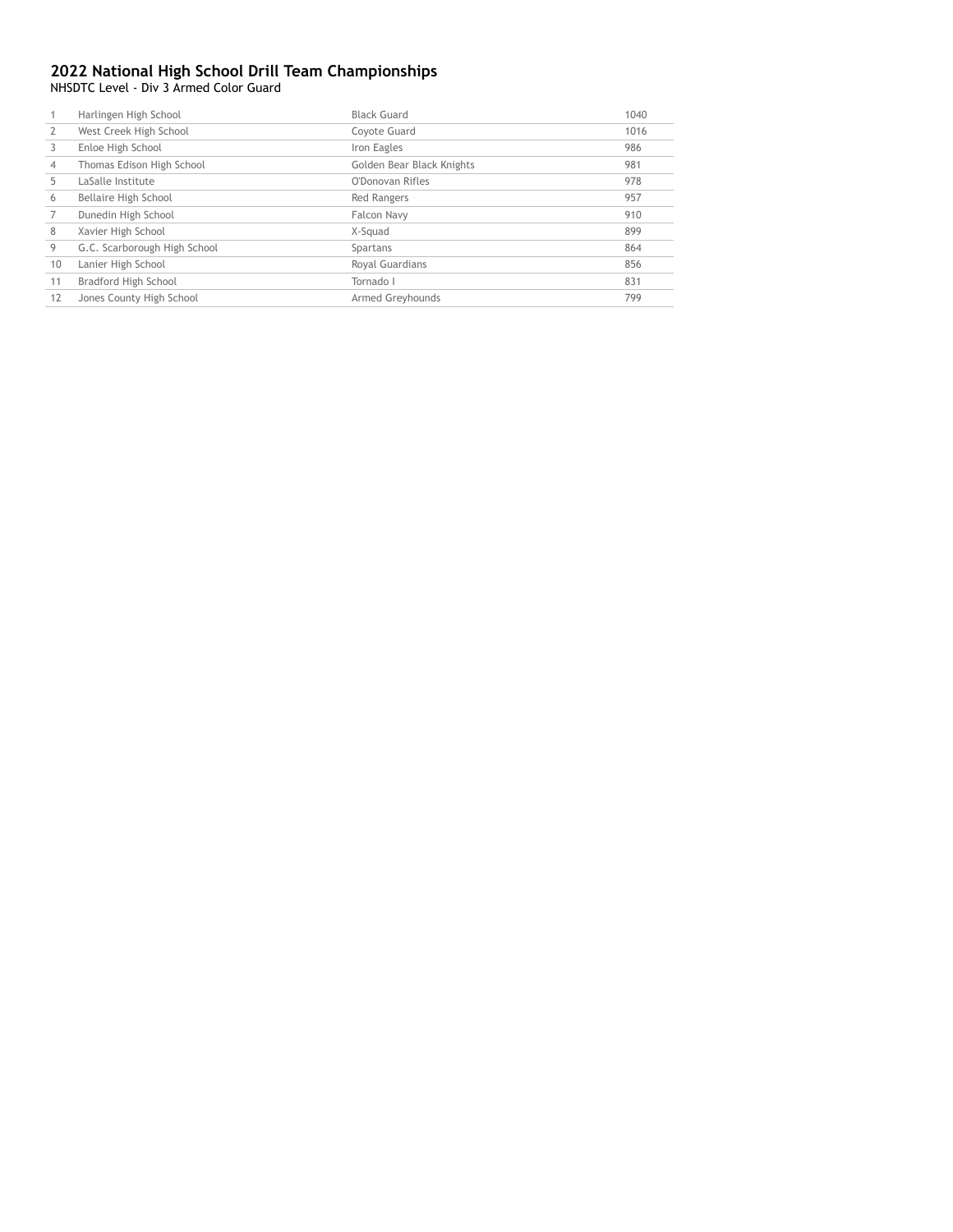NHSDTC Level - Div 3 Armed Exhibition

|                | Harlingen High School        | <b>Black Guard</b>        | 942 |
|----------------|------------------------------|---------------------------|-----|
|                | Xavier High School           | X-Squad                   | 677 |
|                | Lanier High School           | Royal Guardians           | 607 |
| $\overline{4}$ | Dunedin High School          | Falcon Navy               | 566 |
|                | LaSalle Institute            | O'Donovan Rifles          | 536 |
| 6              | Enloe High School            | Iron Eagles               | 430 |
|                | G.C. Scarborough High School | Spartans                  | 379 |
| 8              | Bradford High School         | Tornado I                 | 375 |
| 9              | Thomas Edison High School    | Golden Bear Black Knights | 371 |
| 10             | Bellaire High School         | <b>Red Rangers</b>        | 256 |
|                |                              |                           |     |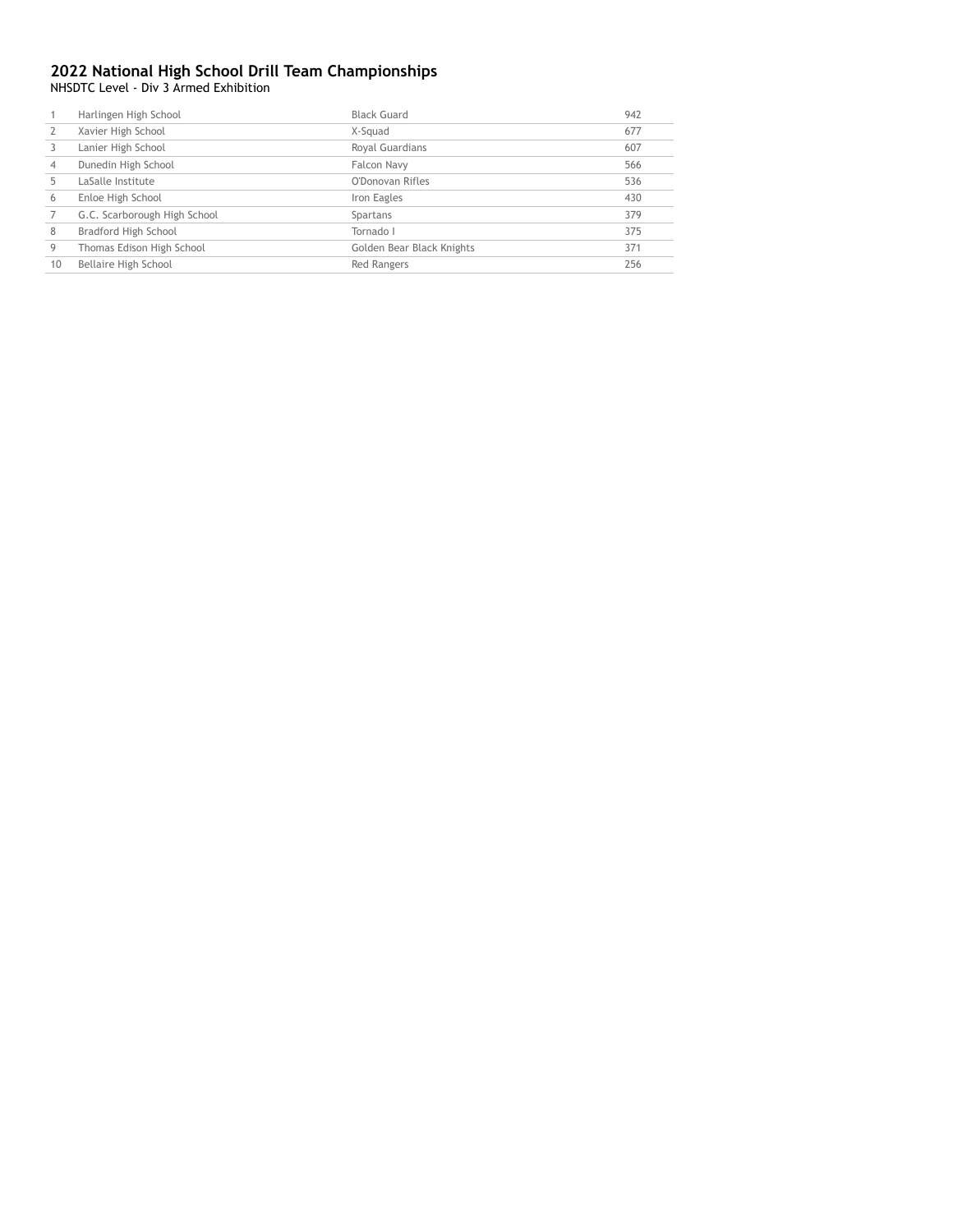NHSDTC Level - Div 3 Unarmed Overall Championship

|    | Abraham Lincoln High School     | Stinging Lynx          | 4,459 |
|----|---------------------------------|------------------------|-------|
| 2  | West Creek High School          | Coyote Pride           | 4,431 |
| 3  | Enloe High School               | <b>Blue Diamonds</b>   | 4,396 |
| 4  | Mansfield High School           | <b>Fighting Tigers</b> | 4,318 |
| 5  | Thomas Jefferson High School-CO | Spartans               | 4,228 |
| 6  | Montgomery Central High School  | Chief's Guard          | 3,888 |
| 7  | G.C. Scarborough High School    | Lady Spartans          | 3,651 |
| 8  | Dacula High School              | Falcons                | 3,410 |
| 9  | Bellaire High School            | Red Storm              | 3,231 |
| 10 | Joliet West High School         | <b>Tigers</b>          | 3,025 |
| 11 | Pensacola High School           | <b>Flying Tigers</b>   | 2,831 |
| 12 | Bradford High School            | Tornado II             | 2,477 |
| 13 | Utah Military Academy           | Warhogs                | 2,185 |
| 14 | Burbank High School             | <b>Bulldogs</b>        | 1,945 |
|    |                                 |                        |       |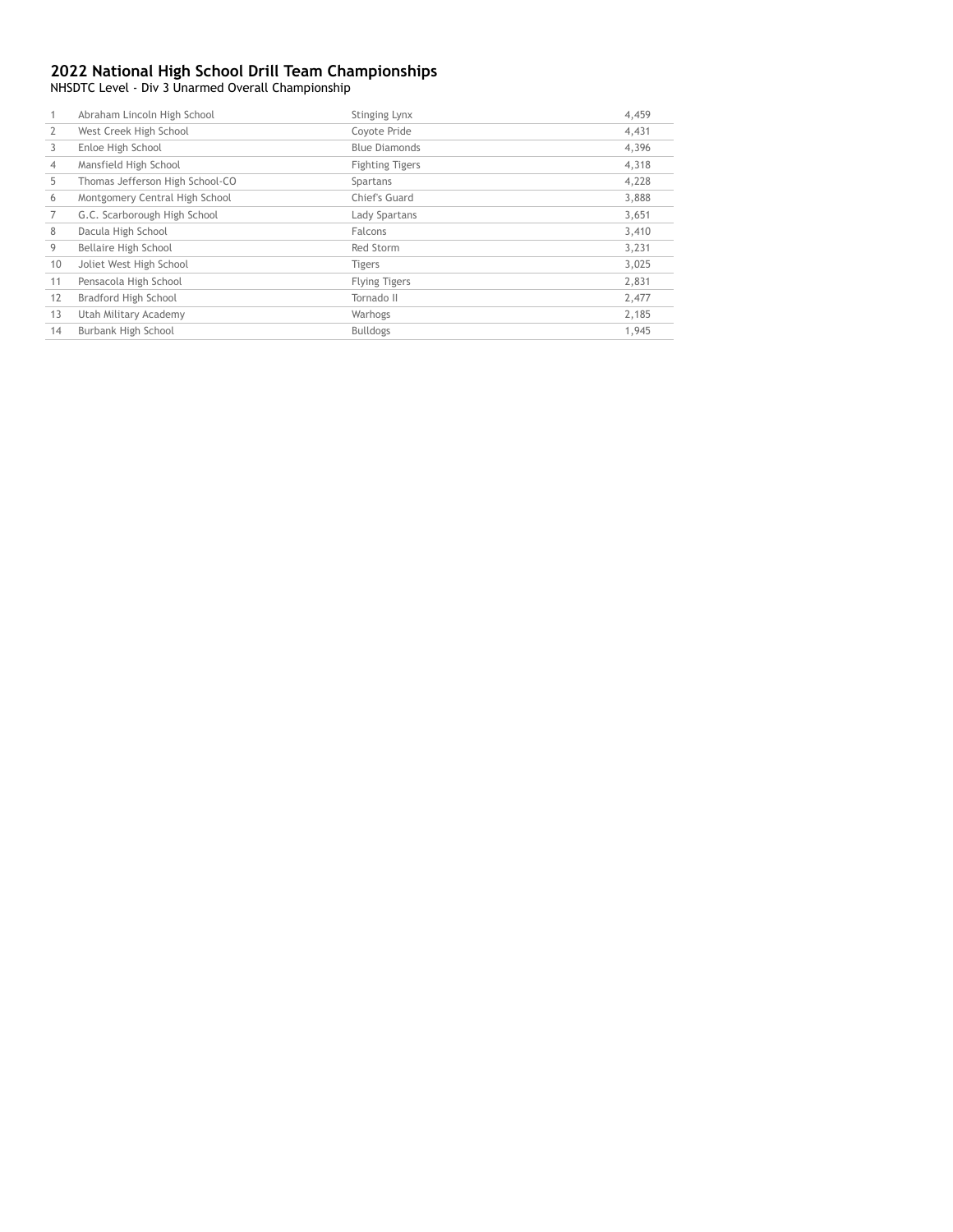NHSDTC Level - Div 3 Unarmed Inspection

|    | West Creek High School          | Coyote Pride           | 718 |
|----|---------------------------------|------------------------|-----|
|    | Mansfield High School           | <b>Fighting Tigers</b> | 710 |
| 3  | Thomas Jefferson High School-CO | Spartans               | 647 |
| 4  | Abraham Lincoln High School     | Stinging Lynx          | 586 |
| 5  | Enloe High School               | <b>Blue Diamonds</b>   | 569 |
| 6  | Joliet West High School         | <b>Tigers</b>          | 568 |
|    | G.C. Scarborough High School    | Lady Spartans          | 556 |
| 8  | Pensacola High School           | <b>Flying Tigers</b>   | 532 |
| 9  | Montgomery Central High School  | Chief's Guard          | 530 |
| 10 | Dacula High School              | Falcons                | 494 |
| 11 | Utah Military Academy           | Warhogs                | 479 |
| 12 | Bellaire High School            | Red Storm              | 452 |
| 13 | Bradford High School            | Tornado II             | 443 |
|    |                                 |                        |     |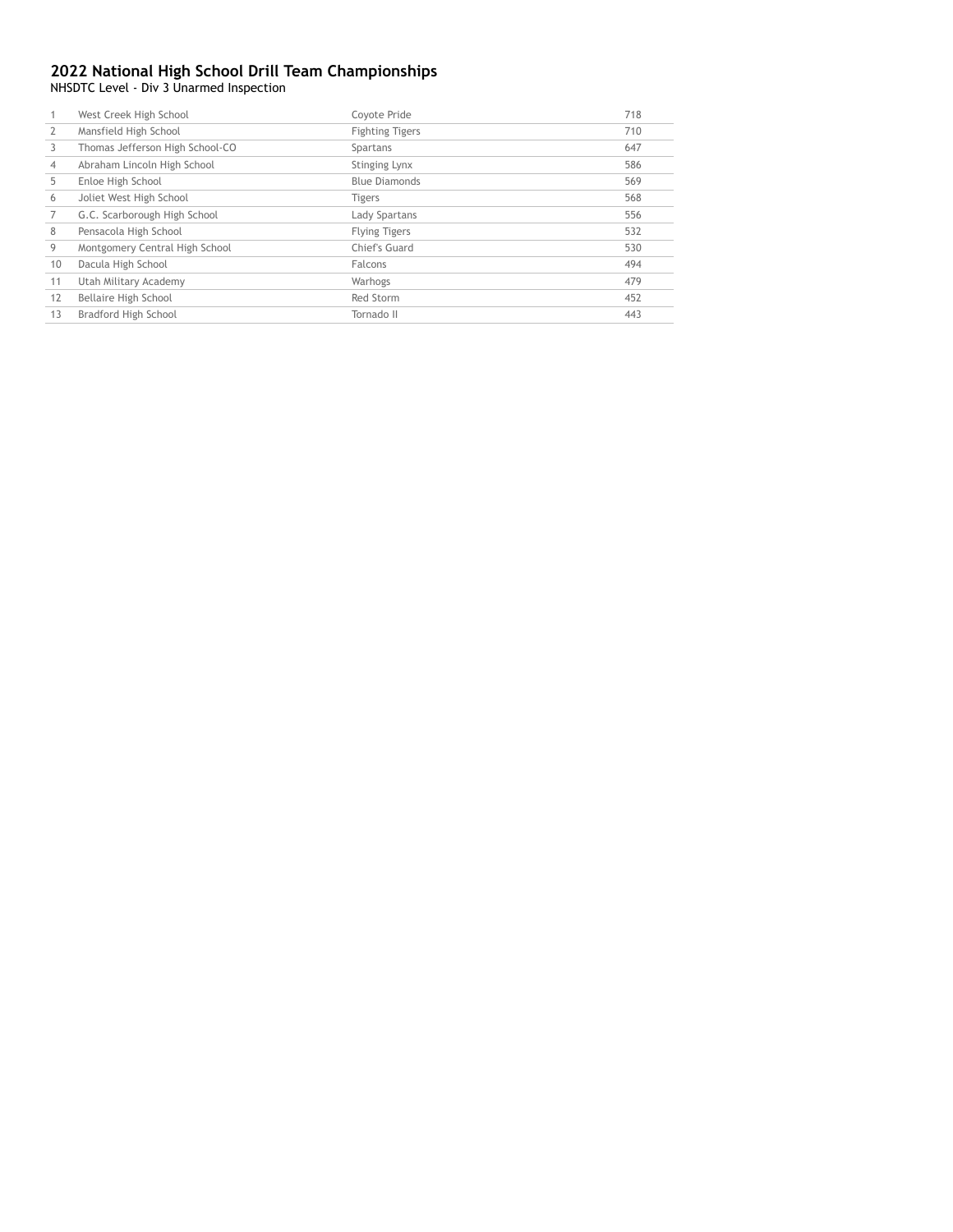NHSDTC Level - Div 3 Unarmed Regulation

|    | Abraham Lincoln High School     | Stinging Lynx (Alizia Frieze)    | 1258    |
|----|---------------------------------|----------------------------------|---------|
|    | Thomas Jefferson High School-CO | Spartans (ZoeyAngel Portillo)    | 1167    |
| 3  | Joliet West High School         | Tigers (Angel Maldonado)         | 1148    |
| 4  | Montgomery Central High School  | Chief's Guard (Haley Towe)       | 1135    |
| 5  | Enloe High School               | Blue Diamonds (Grace Agyemang)   | 1111(1) |
| 6  | Mansfield High School           | Fighting Tigers (Amanda Vidal)   | 1111(2) |
|    | G.C. Scarborough High School    | Lady Spartans (Joana Arellano)   | 1061    |
| 8  | West Creek High School          | Coyote Pride (Alexandria Jordan) | 981     |
| 9  | Pensacola High School           | Flying Tigers (Callie Shelley)   | 948     |
| 10 | Dacula High School              | Falcons (Amanda Igwebuike)       | 928     |
| 11 | Bellaire High School            | Red Storm (Lelean Jahlul)        | 809     |
| 12 | Utah Military Academy           | Warhogs (Kenley Long)            | 765     |
| 13 | Bradford High School            | Tornado II (Winston Herring)     | 717     |
| 14 | Burbank High School             | Bulldogs (Leeane Mendez)         | 575     |
|    |                                 |                                  |         |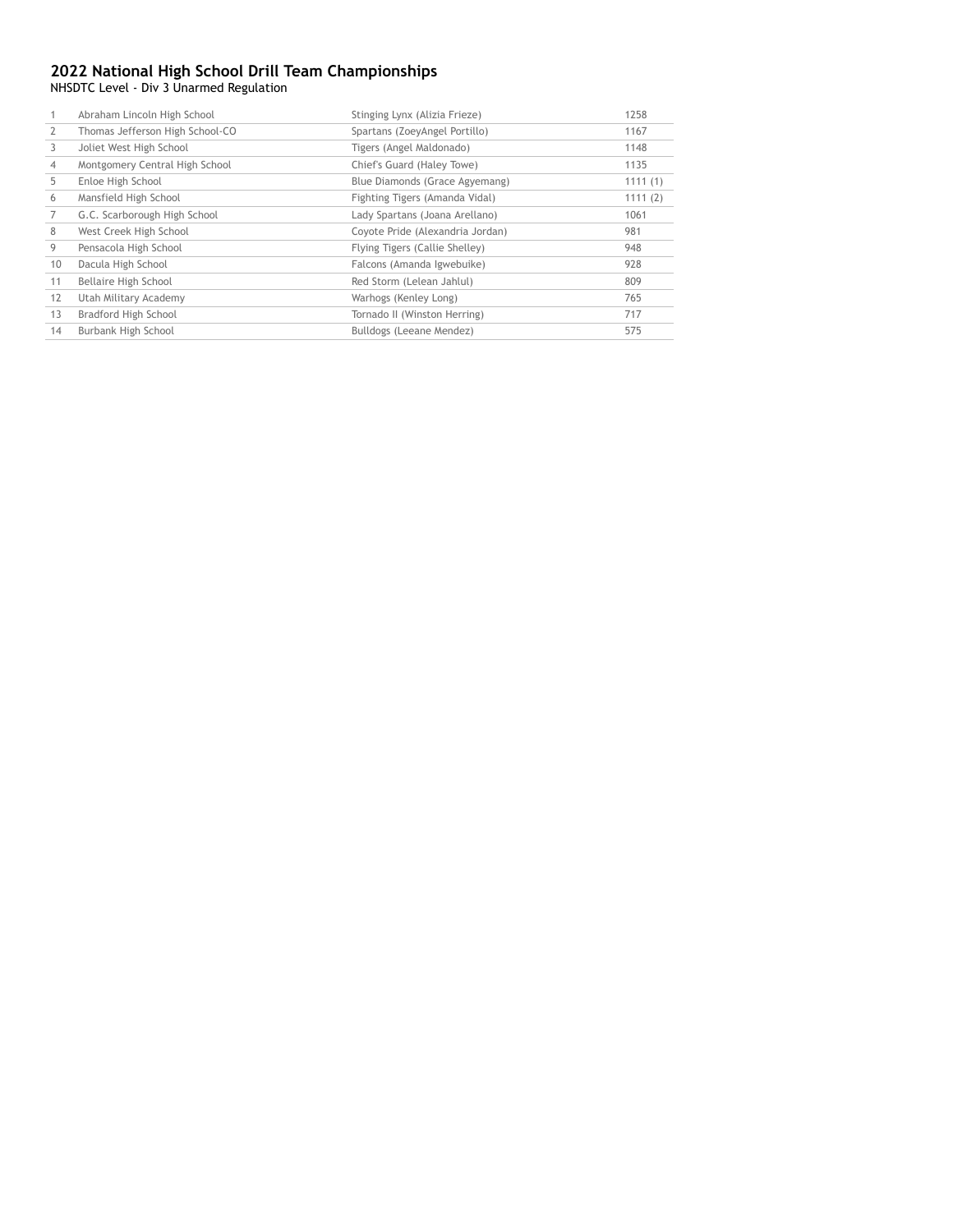NHSDTC Level - Div 3 Unarmed Commander Trophy

|                | Abraham Lincoln High School     | Stinging Lynx -- Cadet Alizia Frieze    | 291 |
|----------------|---------------------------------|-----------------------------------------|-----|
| $\overline{2}$ | Thomas Jefferson High School-CO | Spartans -- Cadet ZoeyAngel Portillo    | 284 |
| 3              | Mansfield High School           | Fighting Tigers -- Cadet Amanda Vidal   | 269 |
| 4              | Enloe High School               | Blue Diamonds -- Cadet Grace Agyemang   | 265 |
| 5              | Joliet West High School         | Tigers -- Cadet Angel Maldonado         | 264 |
| 6              | Montgomery Central High School  | Chief's Guard -- Cadet Haley Towe       | 252 |
| 7              | G.C. Scarborough High School    | Lady Spartans -- Cadet Joana Arellano   | 222 |
| 8              | Pensacola High School           | Flying Tigers -- Cadet Callie Shelley   | 207 |
| 9              | West Creek High School          | Coyote Pride -- Cadet Alexandria Jordan | 206 |
| 10             | Dacula High School              | Falcons -- Cadet Amanda Igwebuike       | 190 |
| 11             | Bellaire High School            | Red Storm -- Cadet Lelean Jahlul        | 123 |
| 12             | Bradford High School            | Tornado II -- Cadet Winston Herring     | 100 |
| 13             | Utah Military Academy           | Warhogs -- Cadet Kenley Long            | 95  |
| 14             | Burbank High School             | Bulldogs -- Cadet Leeane Mendez         | 85  |
|                |                                 |                                         |     |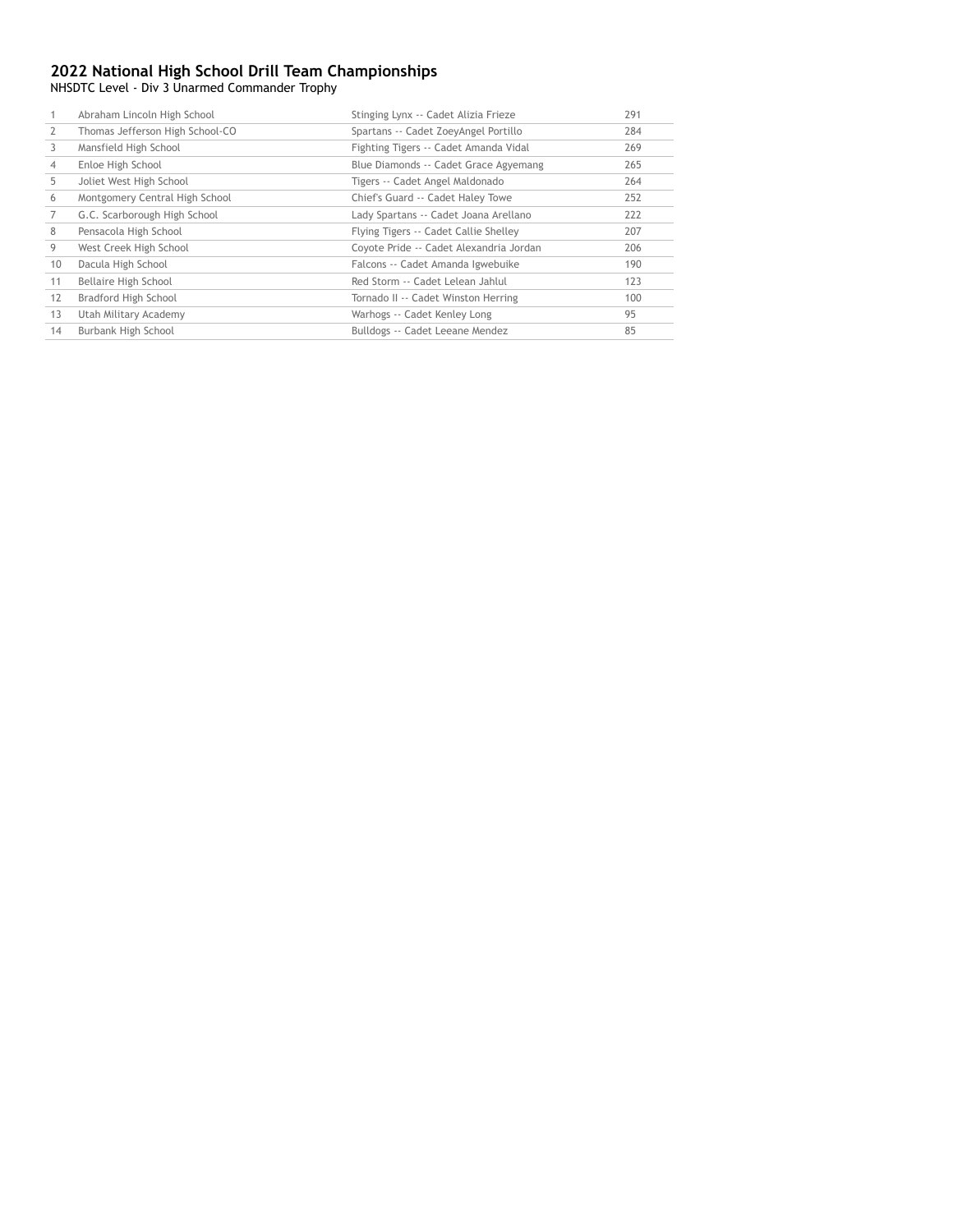NHSDTC Level - Div 3 Unarmed Color Guard

|    | Abraham Lincoln High School     | Stinging Lynx          | 889    |
|----|---------------------------------|------------------------|--------|
| 2  | Enloe High School               | <b>Blue Diamonds</b>   | 878    |
| 3  | West Creek High School          | Coyote Pride           | 855    |
| 4  | Thomas Jefferson High School-CO | Spartans               | 769(1) |
| 5  | Pensacola High School           | <b>Flying Tigers</b>   | 769(2) |
| 6  | Joliet West High School         | <b>Tigers</b>          | 727    |
|    | Montgomery Central High School  | Chief's Guard          | 697    |
| 8  | Burbank High School             | <b>Bulldogs</b>        | 685    |
| 9  | Mansfield High School           | <b>Fighting Tigers</b> | 672    |
| 10 | Dacula High School              | Falcons                | 633    |
| 11 | Bellaire High School            | Red Storm              | 607    |
| 12 | G.C. Scarborough High School    | Lady Spartans          | 580    |
| 13 | Utah Military Academy           | Warhogs                | 485    |
| 14 | Bradford High School            | Tornado II             | 413    |
|    |                                 |                        |        |